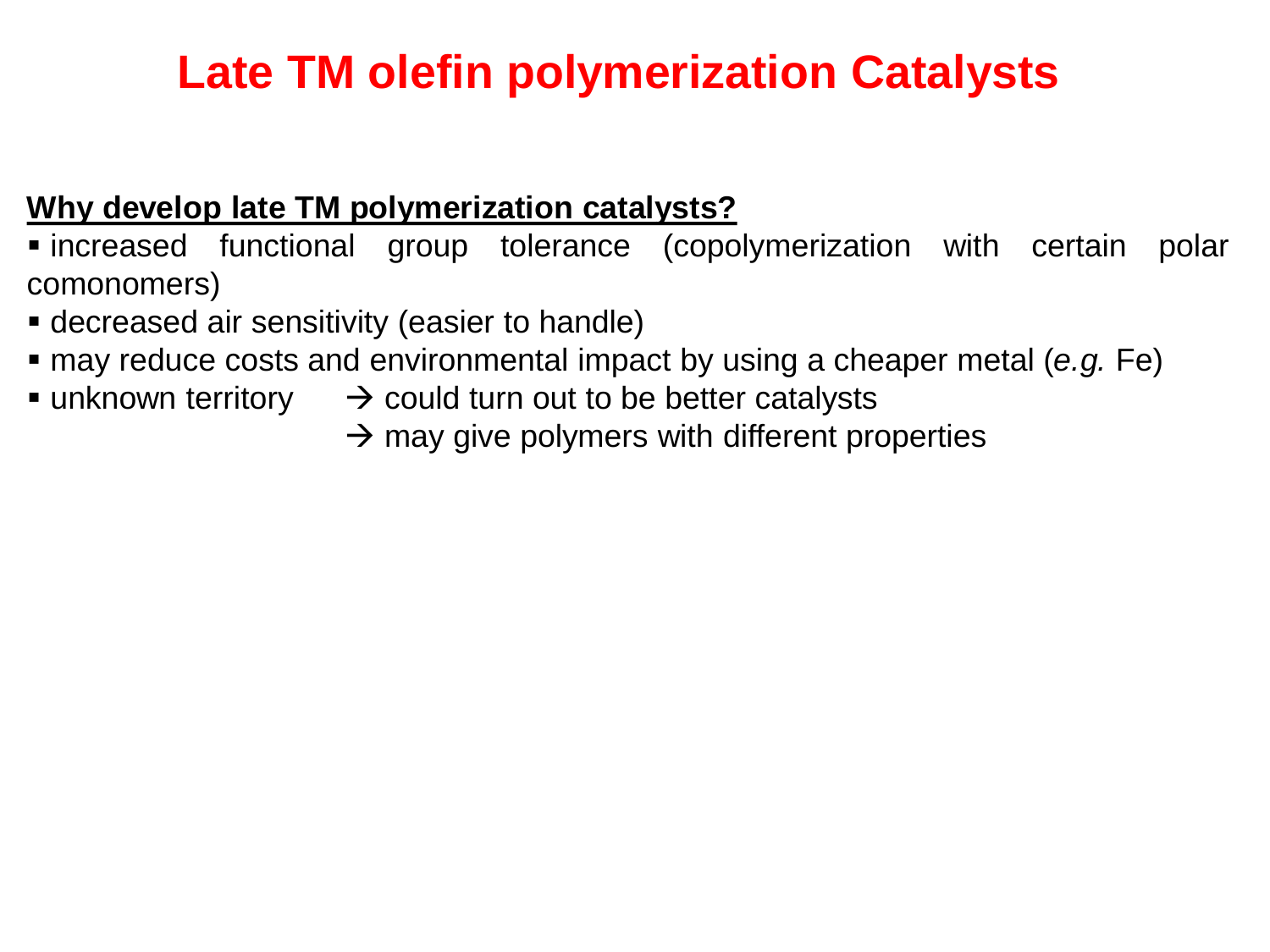## **Late TM olefin polymerization Catalysts**







**A B C**







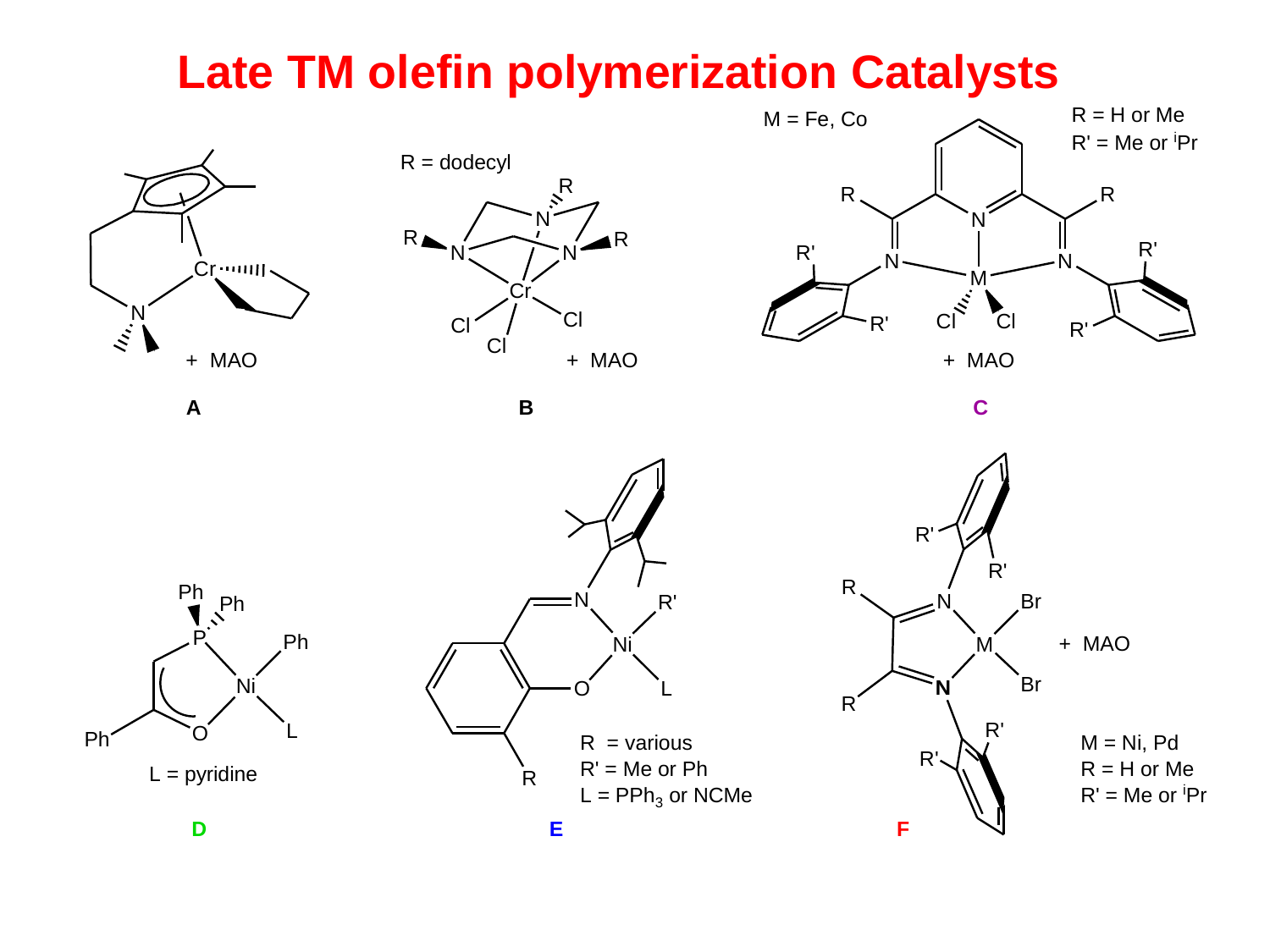### **Late TM olefin polymerization Catalysts**

- **A** Jolly *et al.*, *Organometallics*, **1997**, 1511
- **B** Köhn *et al.*, *J. Chem. Soc., Chem. Commun.*, **2000**, 1927
- **C** Brookhart *et al.*, *J. Am. Chem. Soc.*, **1998**, 4049
	- Brookhart *et al.*, *J. Am. Chem. Soc.*, **1998**, 7143
	- Gibson *et al.*, *J. Chem. Soc., Chem. Commun.,* **1998**, 849
- **D** Ostoja *et al.*, *Angew. Chem., Int. Ed. Engl.,* **1985**, 599
	- Ostoja *et al.*, *Angew. Chem., Int. Ed. Engl.,* **1987**, 63
- **E** Grubbs *et al.*, *Science*, **2000**, 460
- **F** Brookhart *et al.*, *J. Am. Chem. Soc.*, **1995**, 6414 (DuPont Versipol Catalysts)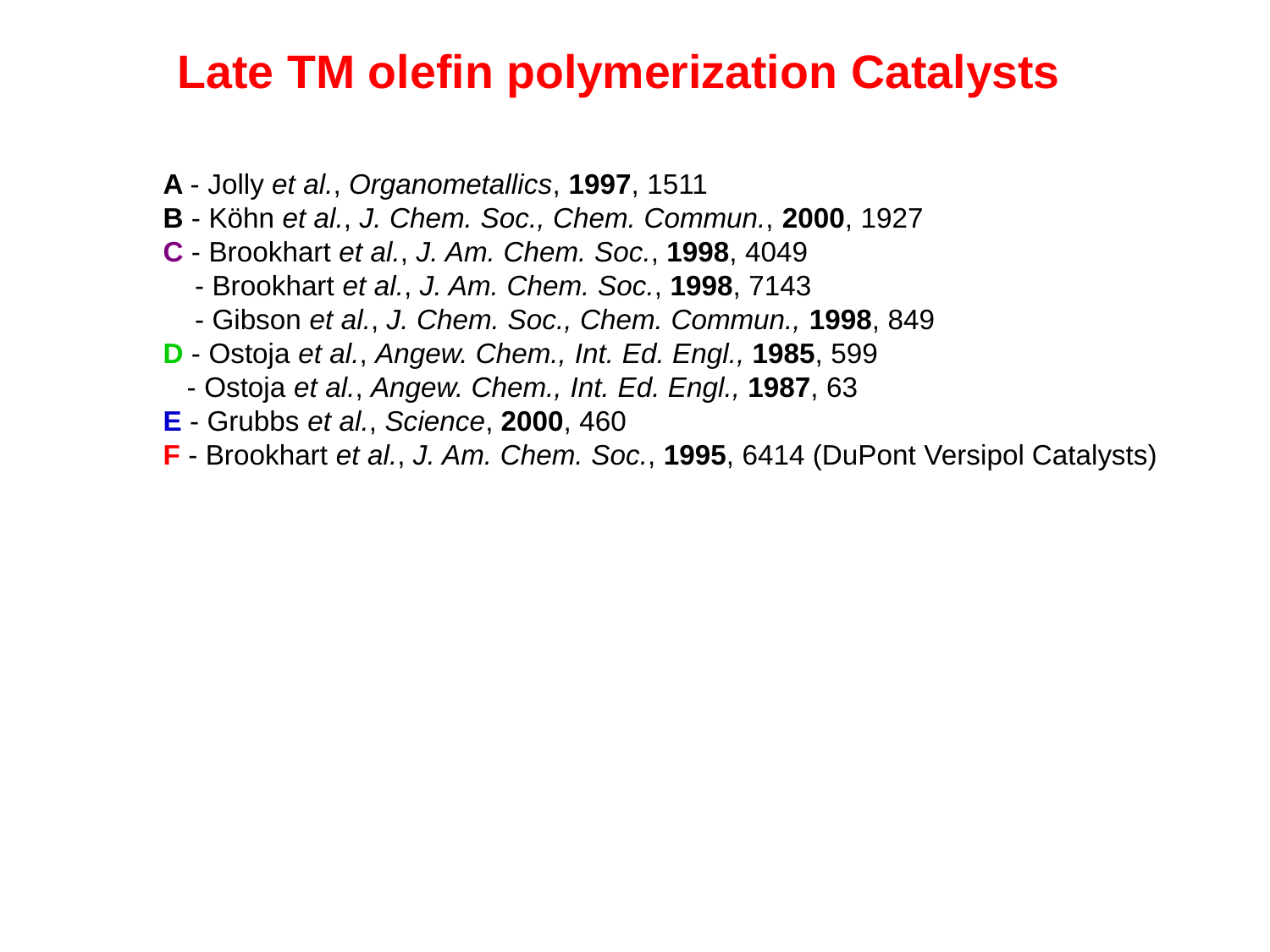# **Oligomerization** *vs* **Polymerization Catalysts**

#### **Oligomerization catalysts**

**Polymerization catalysts** 







**Greater Steric Bulk** 





 $B(M = Fe, Co)$ 

**Greater Steric Bulk** 





 $\mathbf C$ Decreased Steric Bulk





D

More Electron Rich or Steric?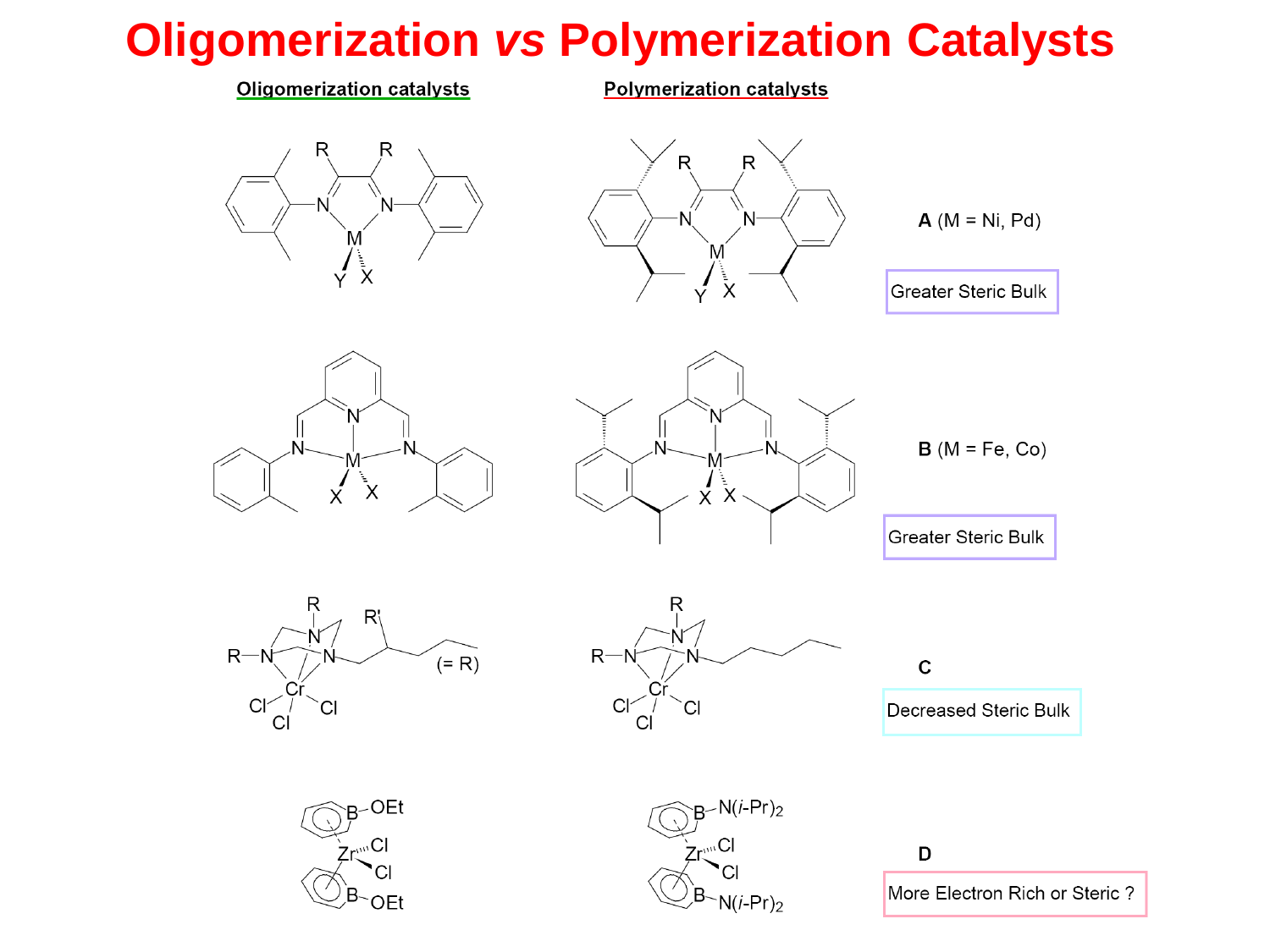# **Theoretical study of the Brookhart** a**-diimine catalysts**



Ziegler *et al.*, *J. Am. Chem. Soc.*, **1997**, 6177.

- Bulky substituents in the 2 and 6-positions of the aryl rings on nitrogen have the following effects (due to increased steric hindrance in the axial sites):
	- **They destabilize the resting state of the catalyst (alkyl**  $\pi$ **-alkene complex),** therefore lowering the barrier for insertion.
	- **They raise the energy barrier for chain termination.**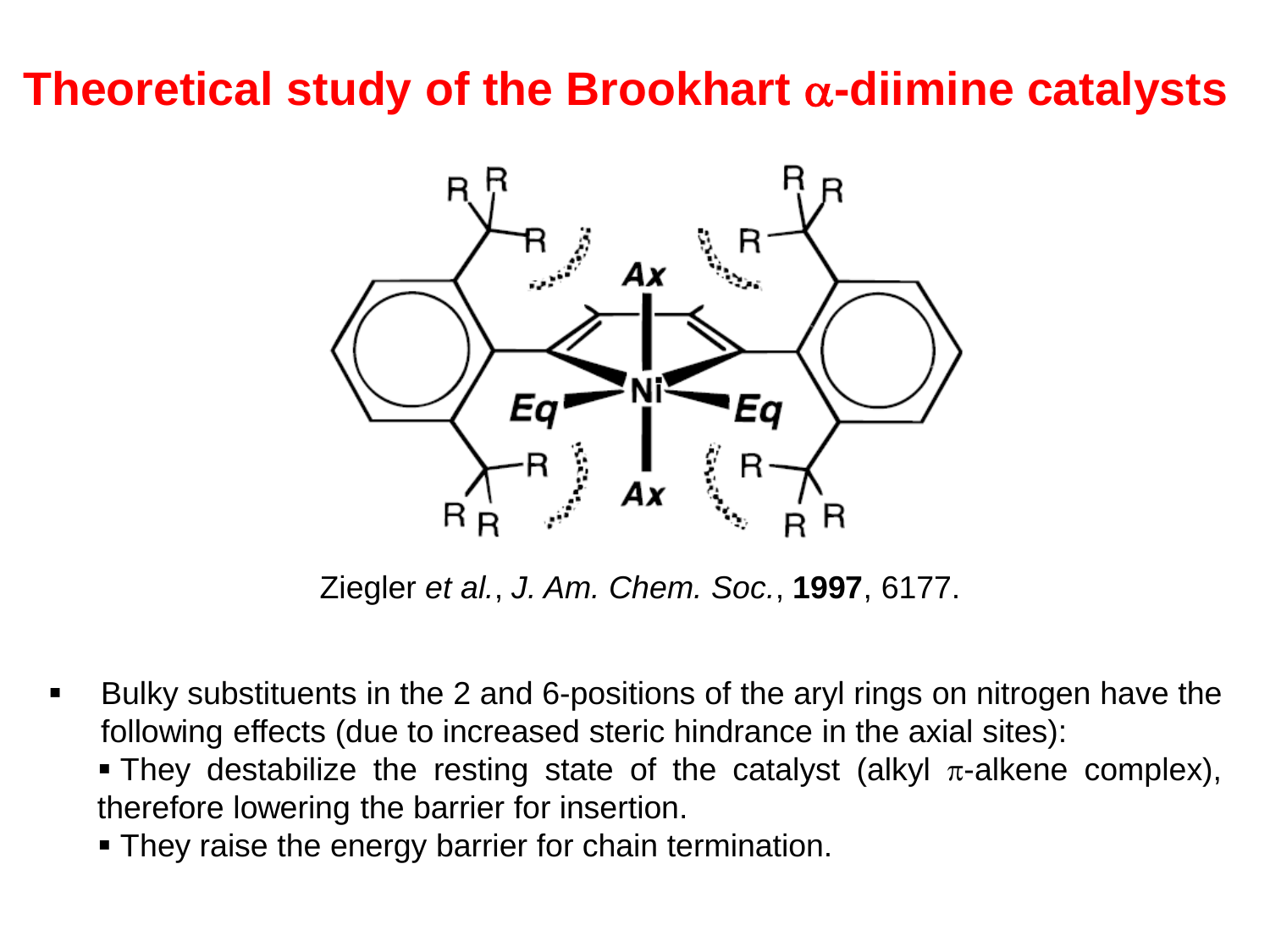## **Theoretical study of the Brookhart** a**-diimine catalysts**



Figure 2. Optimized QM/MM metal alkyl cation and metal alkyl  $\pi$ -ethylene resting state structures. MM atoms (set 3 and set 4 atoms



Figure 10. Transition state and product of the chain termination process. Conventions as in Figure 2.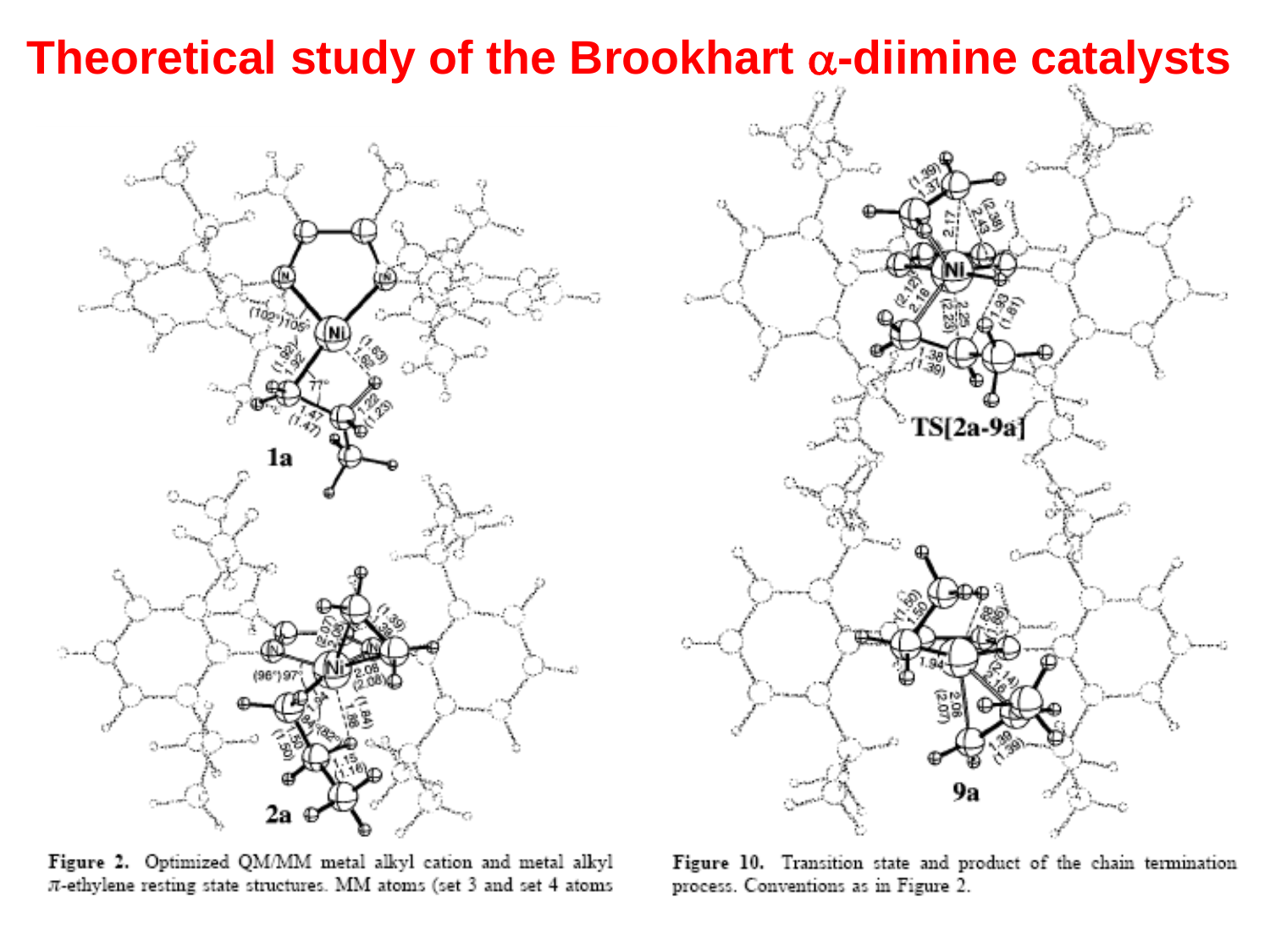# **Chain walking mechanism for Pd or Ni diimine catalysts**